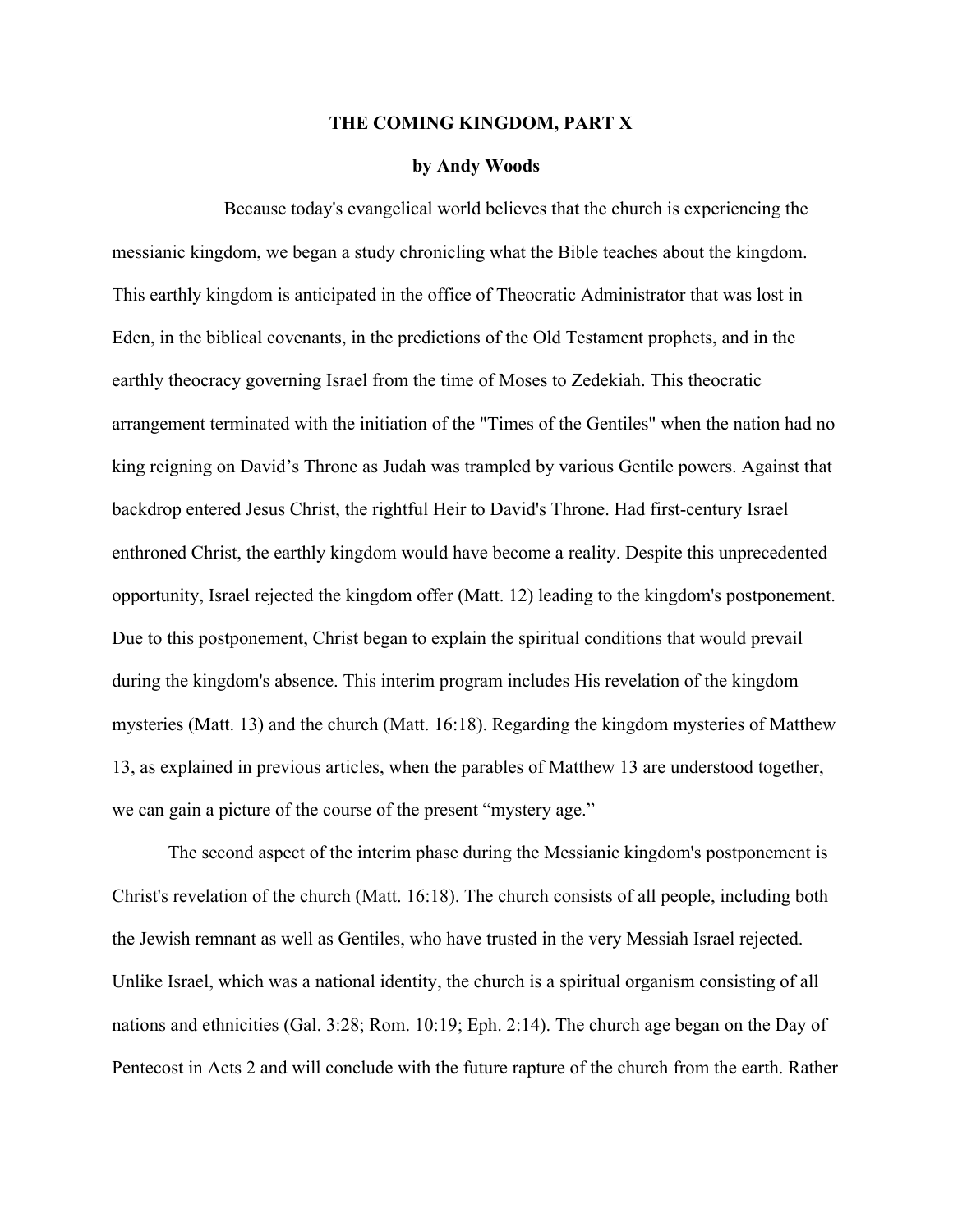than replacing Israel, the church represents an entirely new divine work that interrupts God's past dealings and future dealings with national Israel.

## THE CHURCH IS NOT THE KINGDOM

What is critical to understand is that God's present work in and through the church is not to be confused with God's program concerning the coming kingdom. Several reasons lead us to this conclusion.<sup>1</sup> First, Christ is nowhere directly called the king of the church. Although He is referred to as the head of His body the church (Eph. 1:22; 4:15; 5:23; Col. 1:18) or the groom of His bride the church (Eph. 5:25), He is never specifically designated as the king of His church. Second, there exists a lack of correspondence between what Scripture predicts concerning the coming kingdom and the present spiritual realities in the Church Age. For example, during the kingdom, Christ will rule the world with a rod of iron (Ps. 2:9; Rev. 12:5) resulting in immediate justice against any sin or wrong doing (Zech. 14:16-18; Rev. 20:7-10). The Church Age, by contrast, is often characterized by carnality and a low standard of Christian living (1 Cor. 3:1-3). Hebrews 5:12 describes the reality of such prolonged carnality: "For though by this time you ought to be teachers, you have need again for someone to teach you the elementary principles of the oracles of God, and you have come to need milk and not solid food." Interestingly, of the seven churches mentioned in Revelation 2–3, Christ rebuked all but two of them for their backslidden condition. Walvoord capsulizes this lack of correspondence between the prophesied kingdom and the present church age: "The Christian era has been no golden age of righteousness nor has the church conquered the world. It is more accurate to recognize that the world has to a large degree possessed the church."<sup>2</sup> Some contend that the church is the kingdom since Christ is reigning in our hearts. However, the spiritual reign of Christ in the heart of the believer is not

<sup>&</sup>lt;sup>1</sup> Kevin Quick, "The Glory of the Kingdom," online: www.kevinquick.com, accessed 10 August 2012, 718-27.<br><sup>2</sup> John F. Walvoord, *The Millennial Kingdom* (Findlay, OH: Dunham, 1959), 53.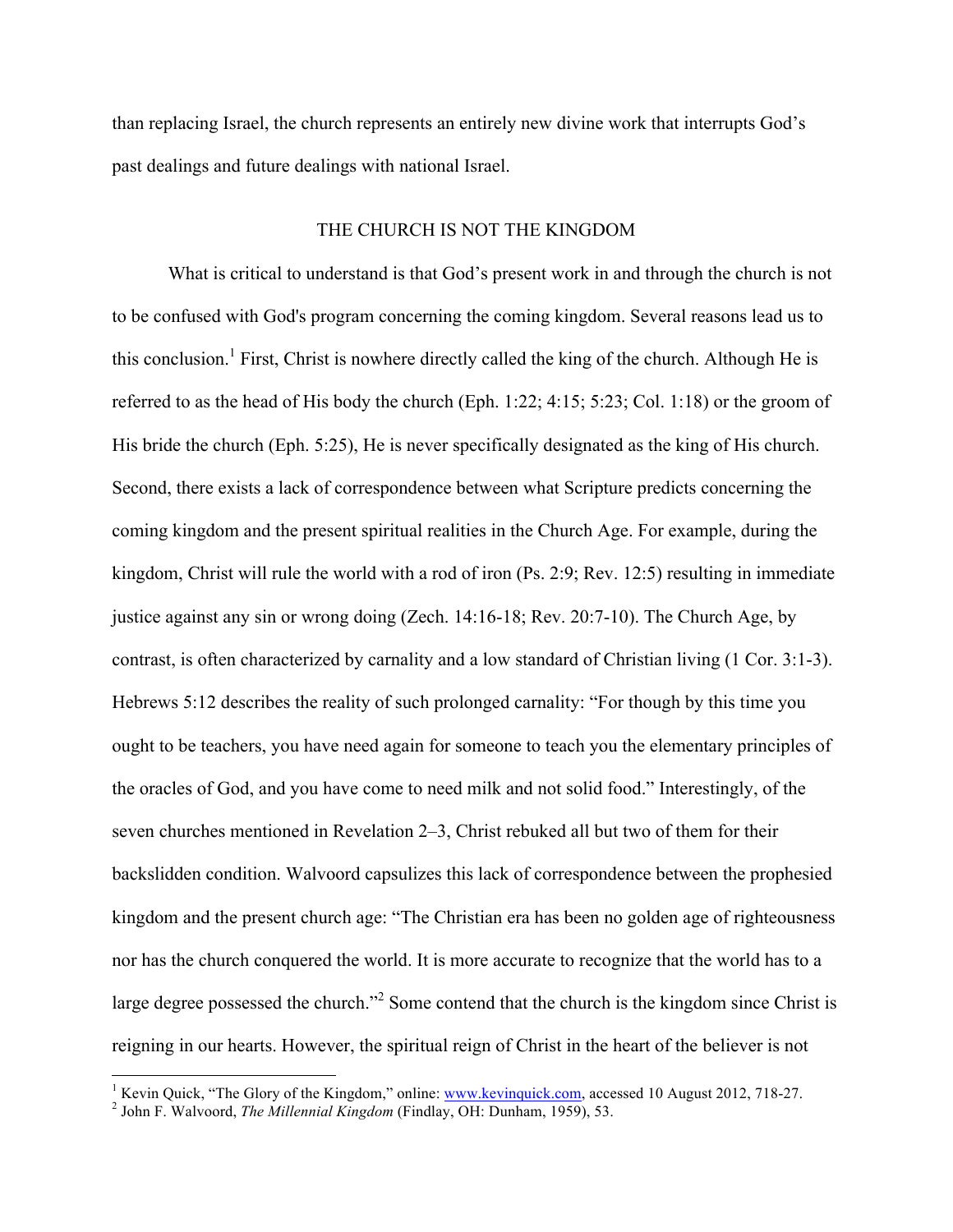identical as the terrestrial kingdom promises found throughout Scripture (Gen. 15:18-21; Rev. 5:10). Besides, does Christ perfectly reign in the hearts of the believer today? If so, why are there consistent commands given in the New Testament against grieving (Eph. 4:30) and quenching the Holy Spirit (1 Thess. 5:19). The mere existence of these commands implies that believers have the capacity to commit these sins and consequently inhibit the reigning influence of God in their hearts.

Third, the inauguration of the kingdom is preceded by the proclamation to Israel "repent, for the kingdom of God is at hand" (Matt. 3:2; 4:17; 10:5-7; 24:14). Such a proclamation bears little resemblance to the church's gospel, which is for all to believe on the name of Jesus Christ in order to experience God's grace (Acts 16:30-31). Pentecost explains, "The new command of Christ, 'Ye shall be witnesses unto me both in Jerusalem, and in all Judea, and in Samaria, and unto the uttermost part of the earth' (Acts 1:8) does not coincide with the gospel of the kingdom which must precede the institution of the kingdom.<sup>3</sup> Feinberg similarly notes, "When men are invited to receive the grace of God in salvation today, they are not urged, 'Repent ye, for the kingdom of heaven is at hand."<sup>4</sup>

Fourth, the New Testament consistently portrays the church as an heir of the coming kingdom as opposed to a ruler in a present existing kingdom (Acts 14:22; 2 Thess. 1:5; 2 Tim. 4:18; 2 Pet. 1:11). James 2:5 says, "Listen, my beloved brethren: did not God choose the poor of this world *to be* rich in faith and *heirs of the kingdom* which He promised to those who love

 <sup>3</sup> J. Dwight Pentecost, *Things to Come: A Study in Biblical Eschatology* (Findlay, OH: Dunham, 1958; reprint, Grand Rapids, Zondervan, 1964), 469.

<sup>4</sup> Charles Feinberg, *Millennialism: The Two Major Views* (Winona Lake, IN: BMH, 1985), 266.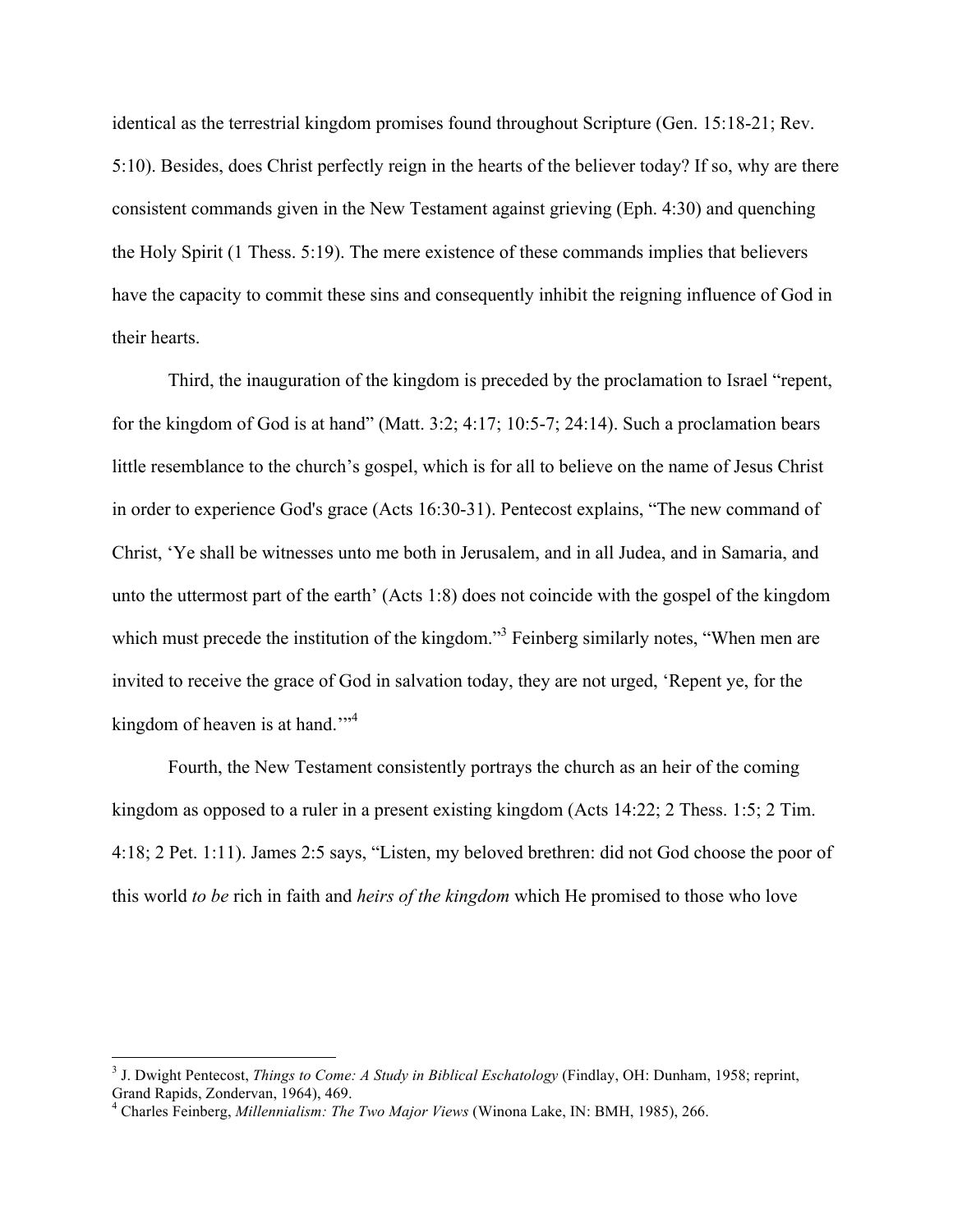Him?" (italics added). Premillennial scholar Peters asks, "If the church is the Kingdom, and believers are now in it, why designate them 'heirs,' etc., of a Kingdom."<sup>5</sup>

Fifth, rather than reigning in kingdom glory, the Scripture predicts the church's present posture as suffering within a hostile world system (John 15:18-19; Rom. 13:12; 2 Tim. 3:12). Peters explains, "The church, instead of being represented as a Kingdom, is held up to us as a struggling, suffering people."<sup>6</sup> Sixth, the kingdom will be a time in history where there will be no Satanic influence. In fact, the devil will be incarcerated throughout this glorious age (Rev. 20:2- 3). Such a scenario hardly fits the consistent New Testament description of Satan's repeated influence against and within the church (1 Thess. 2:18; 1 Cor. 7:5; Eph. 4:26-27; 6:12; Rev  $2:10$ ).

Seventh, according to the revelation of the Times of the Gentiles as given to the prophet Daniel (Dan. 2; 7), the earthly theocracy terminated with the deposing of Zedekiah in 586 B.C. and will not return until the Second Advent (Matt. 25:31). As explained in an earlier article, during this period known as the Times of the Gentiles, Judah will be trampled down by various Gentile powers. Only after the final kingdom of man (the revived Roman Empire of the Antichrist) has been terminated by Christ, will God's kingdom be established on earth (Dan. 2:34-35; 43-45; 7:23-27). Thus, during the Times of the Gentiles, no spiritual form of the kingdom on earth is predicted by Daniel. Because the Church Age is included in the Times of the Gentiles, neither can the Church Age be considered part of the kingdom. Larkin summarizes, "As the 'Times of the GENTILES' is still running, the Church cannot be in this Dispensation a governing or Kingdom power."7

 <sup>5</sup> George N. H. Peters, *The Theocratic Kingdom*, vol. 1 (New York: Funk & Wagnalls, 1884; reprint, Grand Rapids: Kregel, 1952), 1:600.

 $6$  Ibid., 1:617.

<sup>7</sup> Clarence Larkin, *Dispensational Truth* (Philadelphia, PA: Larkin Estate, 1920), 18.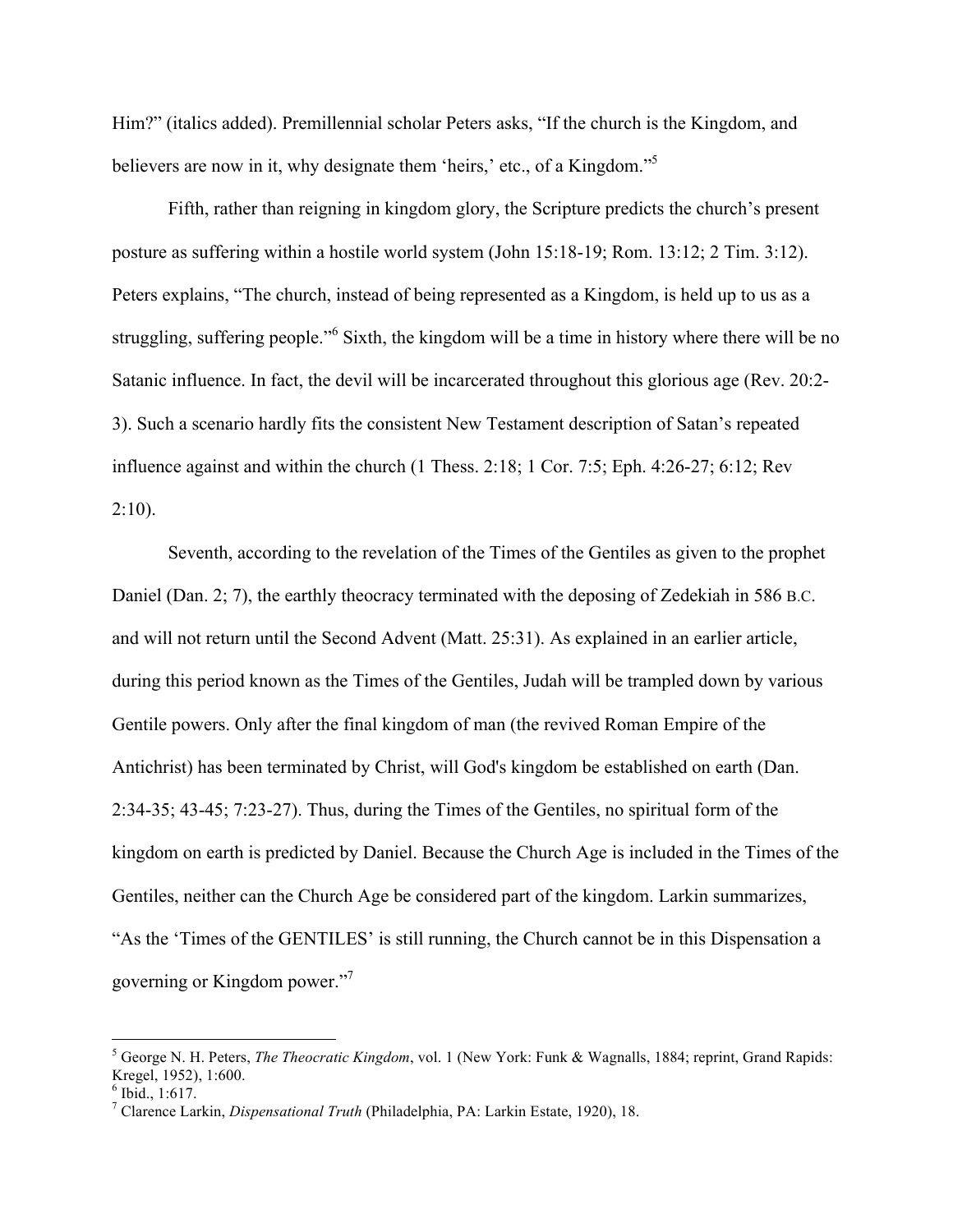## THE CHURCH IS NOT ISRAEL

Another reason that the church should not be confused with the kingdom is that the kingdom program revolves around national Israel. The New Testament never designates the church as "Israel." In fact, the word Israel is found seventy-three times in the New Testament and it always refers to the physical descendants of Abraham, Isaac, and Jacob.<sup>8</sup> Sometimes Israel in the New Testament refers to Jews in faith and sometimes it refers to Jews in unbelief. However, the term Israel in the New Testament always refers to those who are physical Jews. This word never refers to Gentiles, the Church, or even a group that is a mixture of both Jews and Gentiles. This generalization even holds true with respect to the oft cited Galatians 6:16 passage. Exegetically, the expression "Israel of God" found in Galatians 6:16 only refers to believing Jews within the Galatian churches.<sup>9</sup>

Furthermore, the Book of Acts records how the church that came into existence in Acts 2 and continued to exists alongside Israel prior to the nation's destruction in A.D. 70. Throughout this period, Acts is judicious in keeping the two entities the Church and Israel separate. Fruchtenbaum observes, "In the book of Acts, both Israel and the church exist simultaneously. The term *Israel* is used twenty times and *ekklesia* (church) nineteen times, yet the two groups are always kept distinct."<sup>10</sup> An additional reason that Israel is not the church is due to the fact that the church and Israel represent separate programs of God. They are two trains running on separate railroad tracks. Theologian and founder of Dallas Theological Seminary, Lewis Sperry

 <sup>8</sup> Arnold G. Fruchtenbaum, *Israelology: The Missing Link in Systematic Theology*, rev. ed. (Tustin, CA: Ariel,

<sup>1994), 684-90.&</sup>lt;br><sup>9</sup> S. Lewis Johnson, "Paul and the 'Israel of God': An Exegetical and Eschatological Case-Study," in *Essays in*<br>*Honor of J. Dwight Pentecost*, ed. Stanley D. Toussaint and Charles H. Dyer(Chicago: Moody,

<sup>&</sup>lt;sup>10</sup> Arnold G. Fruchtenbaum, "Israel and the Chruch," in *Issues in Dispensationalism*, ed. Wesley R. Willis and John R. Master(Chicago: Moody, 1994), 118.